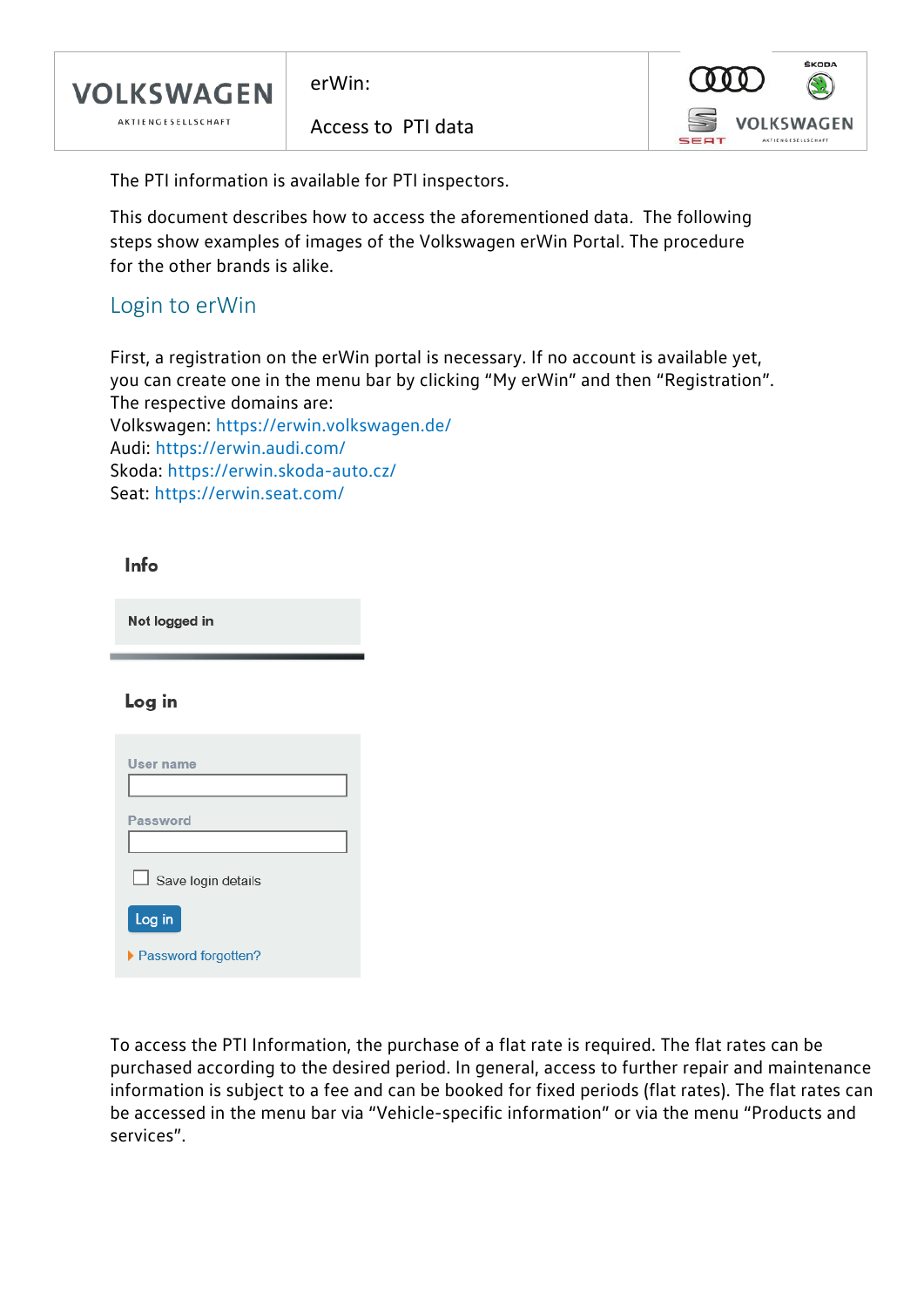

 $erWin$ 

Access to PTI data



V

## Purchasing a flat rate

# Purchase of the repair and servicing information flat rate

erWin supports you in the repair of vehicles with the necessary documentation. You will receive detailed instructions on how a vehicle must be repaired.

erWin also offers you additional flat rates with varying ranges of functions. You have the option to choose these in a product comparison according to your needs.

Start product comparison

Period of validity

[Period of validity]

\*Net order total (VAT in accordance with the legal provisions)

With the erWin flat rate you secure your unrestricted access to the online information service at a flat rate.

You must be registered and logged in to book a flat rate. You can choose the duration according to your needs:

- " 1 hour incl. printing rights
- " 1 day incl. printing rights
- " 7 days incl. printing rights
- 30 days incl. printing rights
- 365 days incl. printing rights

The flat rate starts immediately upon purchase of access. It cannot be terminated and ends after the purchased time period expires.

The advantages this offers are clear:

- Unlimited usage within the reserved period.
- Quick access to desired information.
- Access to all vehicle-specific information.
- You always work online with the current technical data.
- Depending on the selected flat rate, you also can print online service information.

Purchase of vehicle repair flat rate

After purchasing the flat rate, a vehicle identification based on the chassis number is necessary.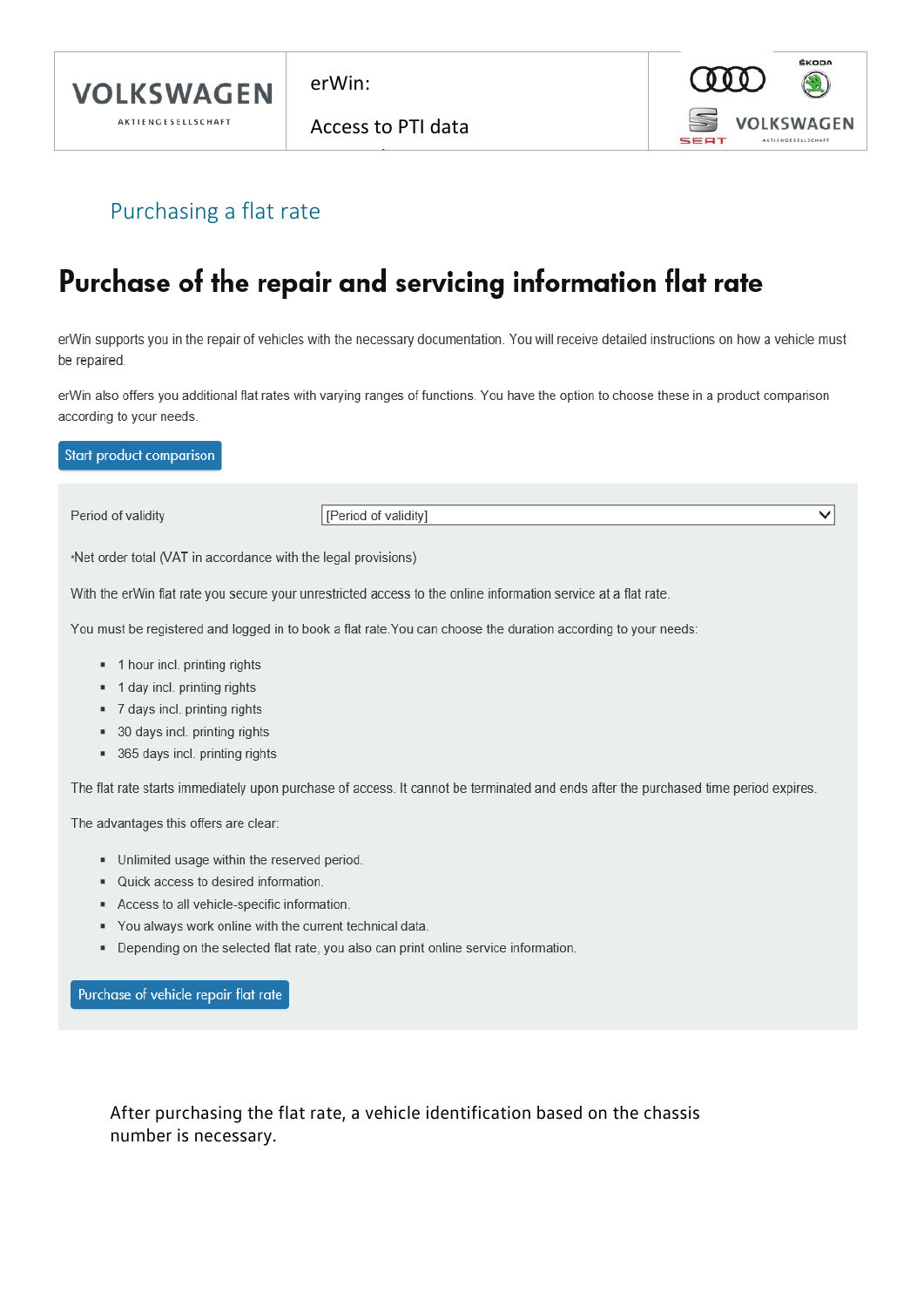

Vehicle-specific information | > Vehicle identification

# Vehicle identification

#### **Vehicle selection**

Please enter the desired VIN.

| <b>VIN</b>                                                   |  |  |  |  |  |
|--------------------------------------------------------------|--|--|--|--|--|
| Search                                                       |  |  |  |  |  |
| Vehicle ID with the help of product properties (without VIN) |  |  |  |  |  |
| Next                                                         |  |  |  |  |  |

After the vehicle identification, the erWin user gets to the repair and servicing information.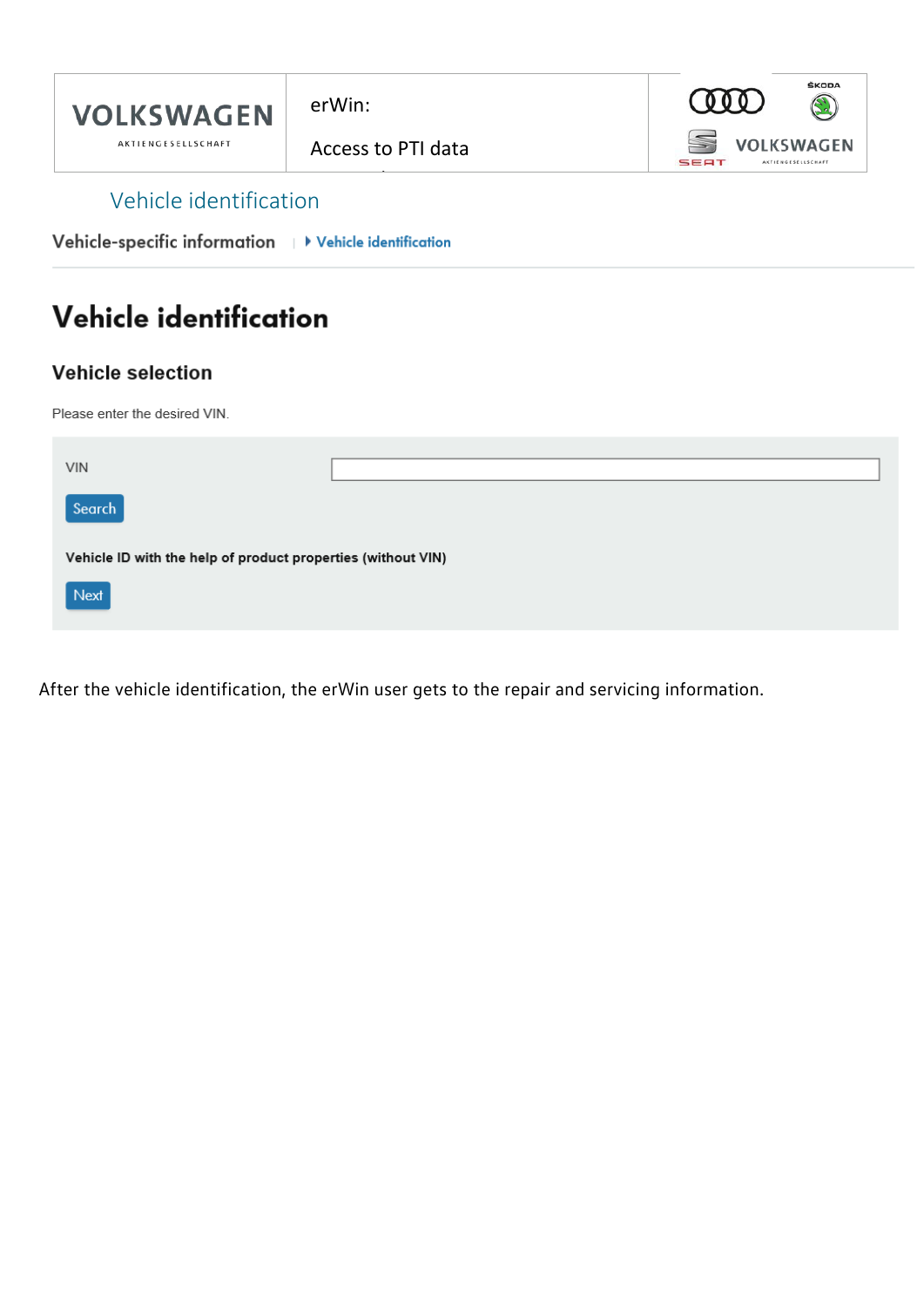erWin:

Access to PTI data

f



## Access to further Repair and Servicing Information



By clicking on the button "Start the Repair and servicing information", the erWin user is directed to the workshop information.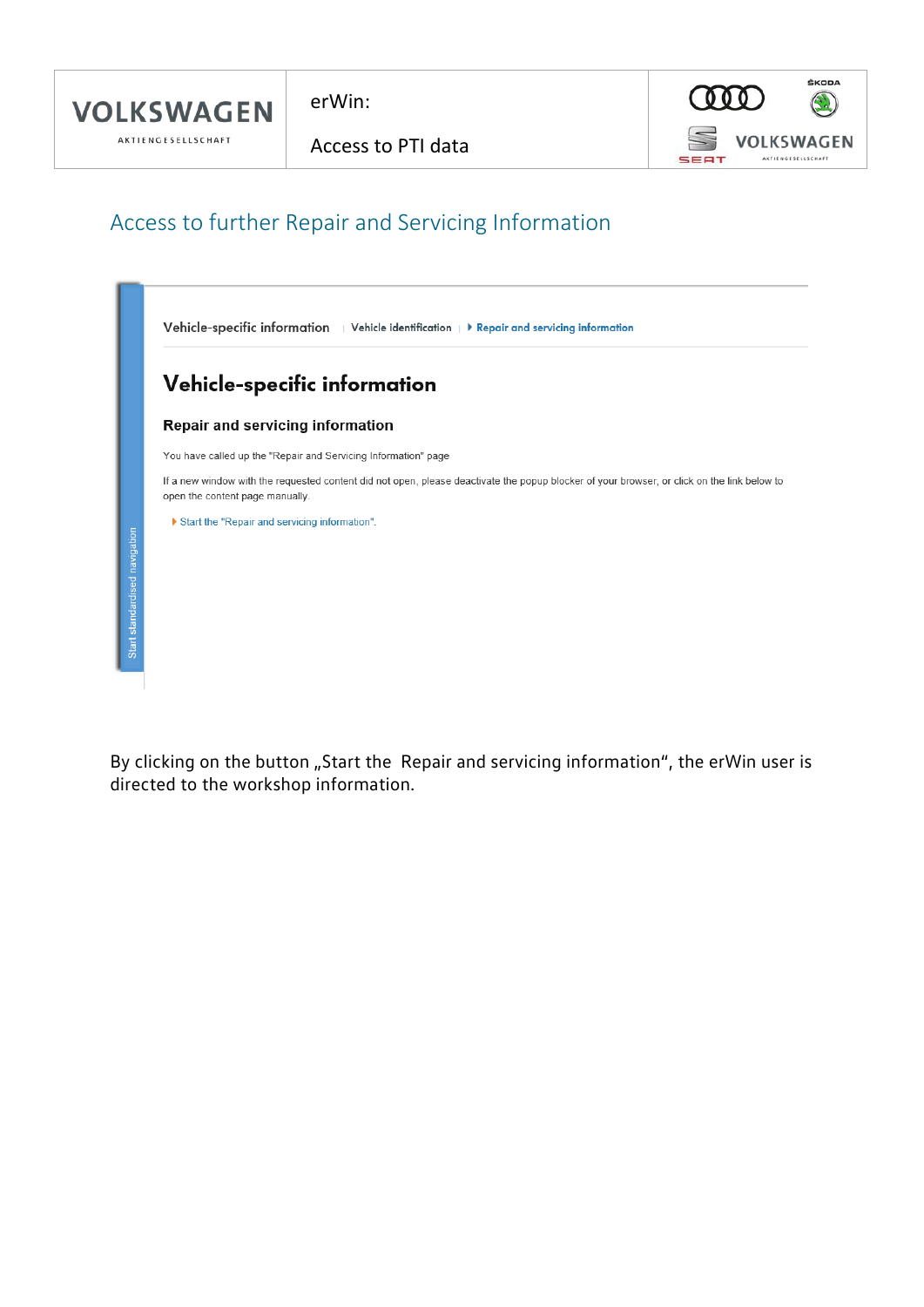



f

| Search<br>Print                                                     | Workshop information                                                                                     | Feedback<br>Help<br>Warnings                         |                     |                                       |            |                            |                                  |
|---------------------------------------------------------------------|----------------------------------------------------------------------------------------------------------|------------------------------------------------------|---------------------|---------------------------------------|------------|----------------------------|----------------------------------|
| ≉∣়ু<br>×<br>∣≓<br>1 Scheduling                                     | Technical Service Handbook<br>Repair operations<br>Workshop Manual                                       | ng for appointment                                   | 3 Vehicle reception | 4 Repairs and services                |            | 5 Quality control          | 6                                |
| lome page (erwin                                                    | Body repairs<br>Maintenance Manuals<br><b>Current Flow Diagrams</b>                                      |                                                      |                     |                                       |            |                            |                                  |
| <b>Transaction data</b><br>Transaction no.:<br>Status:<br>Order no. | Exhaust emissions test<br>Maintenance tables<br>Online Owner's Manual<br>Globe<br>Close reference medium | Reception date:<br>Pick-up date:<br>Service advisor: | $\ldots$<br>$\dots$ | Dialogue/direct reception $\Box$<br>П |            |                            |                                  |
|                                                                     |                                                                                                          | Appointment type:<br>Vehicle location:               |                     |                                       |            |                            |                                  |
|                                                                     |                                                                                                          |                                                      |                     | <b>Vehicle data</b>                   |            |                            |                                  |
|                                                                     |                                                                                                          |                                                      |                     | Registration number:                  |            |                            |                                  |
|                                                                     |                                                                                                          |                                                      |                     | VIN:                                  |            | WV2ZZZ7HZ7H123456          |                                  |
|                                                                     |                                                                                                          |                                                      |                     | Model:                                |            | Multivan Beachsw 96 TDI6-s |                                  |
|                                                                     |                                                                                                          |                                                      |                     | Model year:                           | 2007       |                            |                                  |
|                                                                     |                                                                                                          |                                                      |                     | TME:                                  | 7HFD01     |                            |                                  |
|                                                                     |                                                                                                          |                                                      |                     | EC:                                   | <b>BNZ</b> |                            |                                  |
|                                                                     |                                                                                                          |                                                      |                     | GC:                                   | <b>JFS</b> |                            |                                  |
|                                                                     |                                                                                                          |                                                      |                     | Delivery date:                        | 2007-03-23 |                            | $\cdots$                         |
|                                                                     |                                                                                                          |                                                      |                     | Mileage:                              |            |                            |                                  |
|                                                                     |                                                                                                          |                                                      |                     | Next inspection service:              |            |                            |                                  |
|                                                                     |                                                                                                          |                                                      |                     | Next emissions test:                  |            |                            | $\ddot{\phantom{0}}$<br>$\cdots$ |
|                                                                     |                                                                                                          |                                                      |                     |                                       |            |                            |                                  |
|                                                                     |                                                                                                          |                                                      |                     | Sales person:                         |            |                            |                                  |
|                                                                     |                                                                                                          |                                                      |                     |                                       |            |                            |                                  |

With the documentation "maintenance manuals, the erWin user gets access to the section of PTI information.

For further assistance, please contact the erWin support.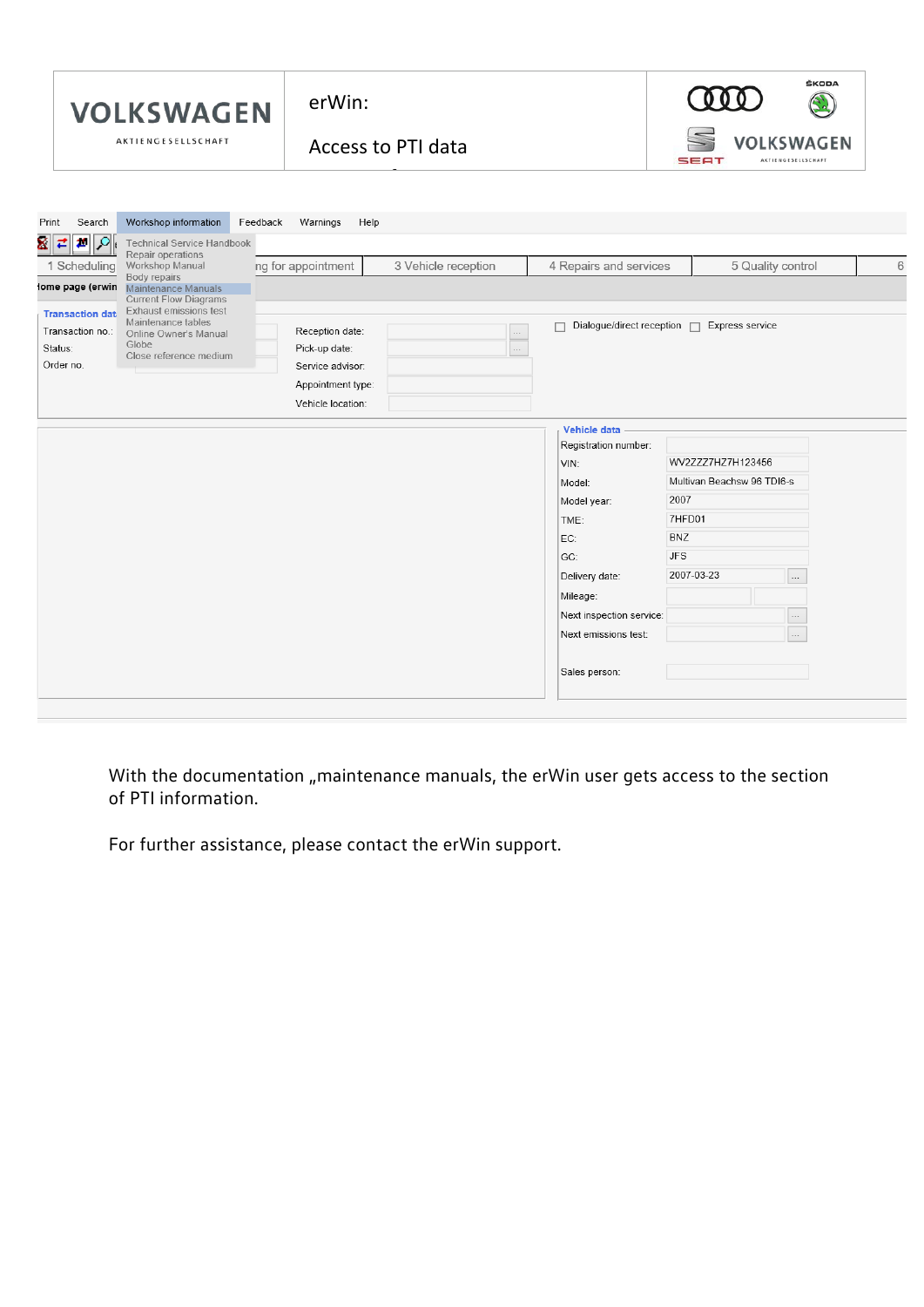

erWin: Zugang zu PTI-Informationen



Die PTI-Informationen stehen für PTI-Inspektoren zur Verfügung.

Dieses Dokument beschreibt den Zugang zu PTI-Informationen. Die nachfolgenden Schritte zeigen exemplarisch Abbildungen aus dem Volkswagen erWin-Portal. Der Ablauf in den anderen Marken-Portalen ist äquivalent.

#### Anmeldung in erWin

Zuerst ist eine Anmeldung auf dem erWin-Portal nötig. Ist noch kein Konto vorhanden, kann dieses in der Menüleiste über "Mein erWin" und anschließend "Registrierung" erstellt werden. Die jeweiligen Domains lauten: Volkswagen:<https://erwin.volkswagen.de/> Audi:<https://erwin.audi.com/>

Skoda:<https://erwin.skoda-auto.cz/>

Seat:<https://erwin.seat.com/>

| Info                   |
|------------------------|
| Nicht angemeldet       |
| Anmeldung              |
| Benutzername           |
| Passwort               |
| Anmeldedaten speichern |
| Anmelden               |
| ▶ Passwort vergessen?  |
| Hier registrieren      |

*Abbildung 1 Anmeldung in erWin*

Um die PTI-Informationen abzurufen, ist der Kauf einer Flatrate erforderlich. Die Flatrates können nach dem gewünschten Zeitraum erworben werden. Der Zugang zu weiteren Reparatur- und Wartungsinformationen ist kostenpflichtig und ist für feste Zeiträume (Flatrates) buchbar. Zur Flatrate gelangt man in der Menüleiste über "Fahrzeugindividuelle Informationen" und "Fahrzeugidentifikation" oder über das Menü "Produkte und Dienste".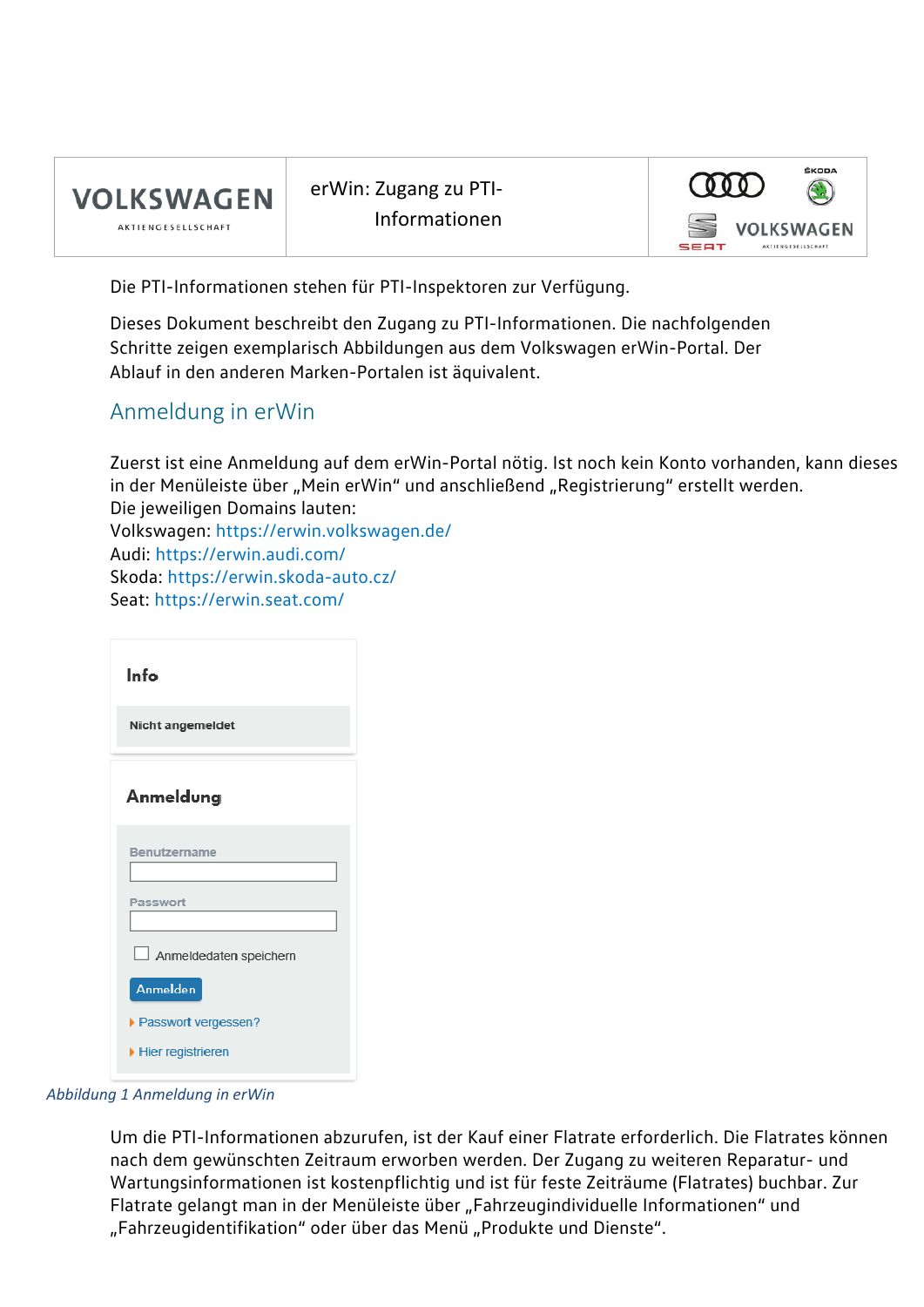



 $\overline{\mathsf{v}}$ 

### Kauf einer Flatrate

## Reparatur- und Wartungsinformationen Flatrate kaufen

#### Sie benötigen eine gültige Flatrate.

erWin unterstützt Sie bei der Reparatur von Fahrzeugen mit notwendigen Dokumentationen. Sie erhalten detaillierte Anleitungen wie ein Fahrzeug repariert werden muss.

Darüber hinaus bietet Ihnen erWin weitere Flatrates mit unterschiedlichem Funktionsumfang. Sie haben die Möglichkeit, diese in einem Produktvergleich nach Ihren Bedürfnissen zu wählen.

#### Produktvergleich starten

Laufzeit

1 Stunde inkl. Druckrecht (7,00 €)

\*Bestellsumme netto (MwSt gemäß den gesetzlichen Bedingungen)

Mit der erWin Flatrate sichern Sie sich Ihren uneingeschränkten Zugang zu den Online Service Informationen zum Festpreis. Für eine Flatratebuchung müssen Sie registriert und angemeldet sein.

Den Zeitraum können Sie selbst bestimmen, ganz nach Ihren Ansprüchen:

- " 1 Stunde inkl. Druckrecht
- " 1 Tag inkl. Druckrecht
- " 7 Tage inkl. Druckrecht
- 30 Tage inkl. Druckrecht
- \* 365 Tage inkl. Druckrecht

Die Flatrate startet direkt mit dem Erwerb. Sie kann nicht unterbrochen werden und endet mit Ablauf der erworbenen Laufzeit.

Die Vorteile dabei liegen auf der Hand:

- · Unbegrenzte Nutzungsmöglichkeiten innerhalb des gebuchten Zeitraums.
- · Schnelle Verfügbarkeit der gewünschten Informationen.
- " Zugriff auf alle fahrzeugindividuellen Informationen.
- Sie arbeiten immer online mit den aktuellen technischen Daten.
- Je nach gewählter Flatrate können Sie die Online Service Informationen auch ausdrucken.

Fahrzeugreparatur Flatrate erwerben

#### Abbildung 2 Auswahl der Flatrateoption

Nachdem die Flatrate erworben wurde, ist eine Fahrzeugidentifikation anhand der Fahrgestellnummer notwendig.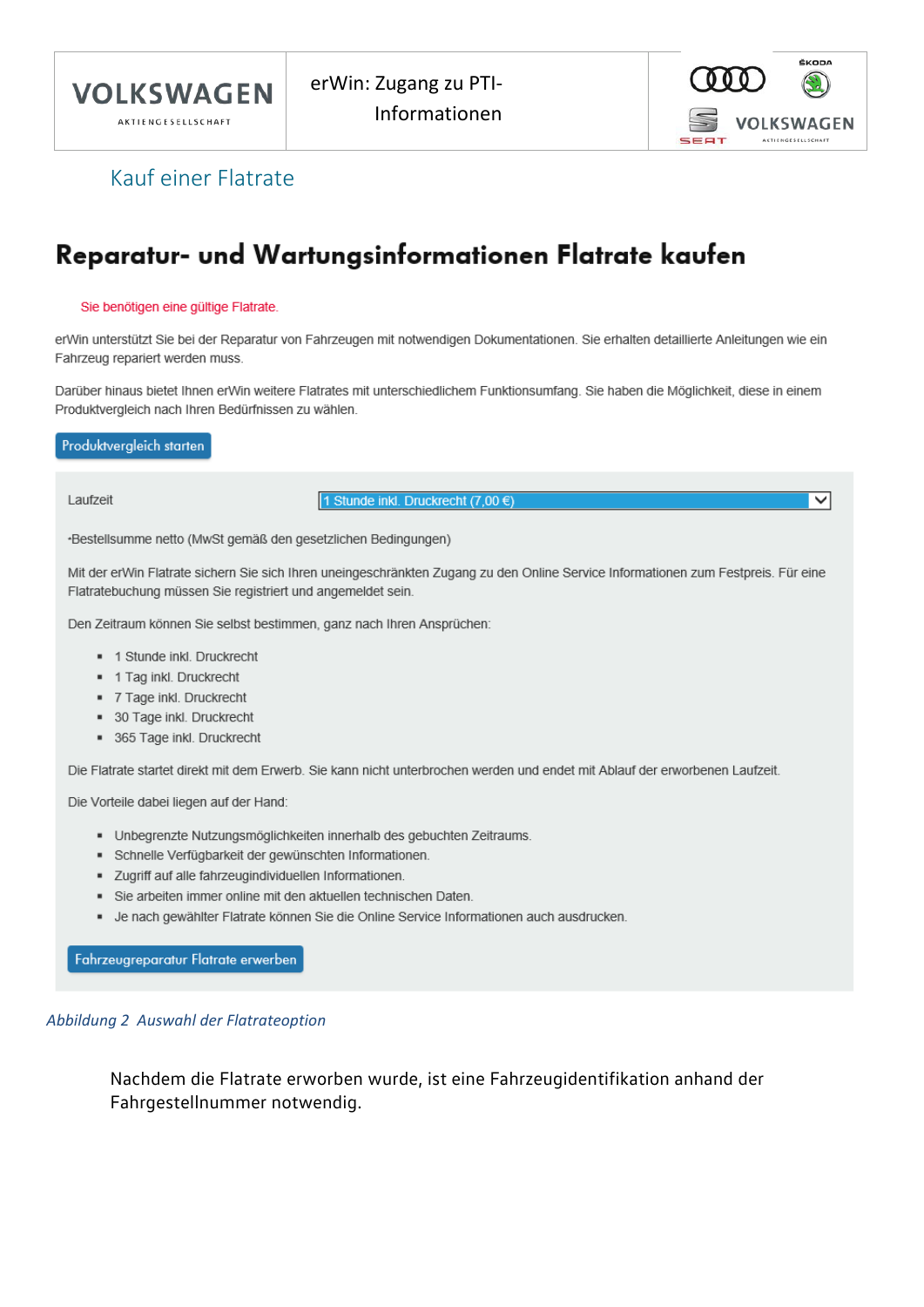

*Abbildung 3 Fahrzeugidentifikation*

Nach der Fahrzeugidentifikation gelangt der erWin-User zu Reparatur-und Wartungsinformationen.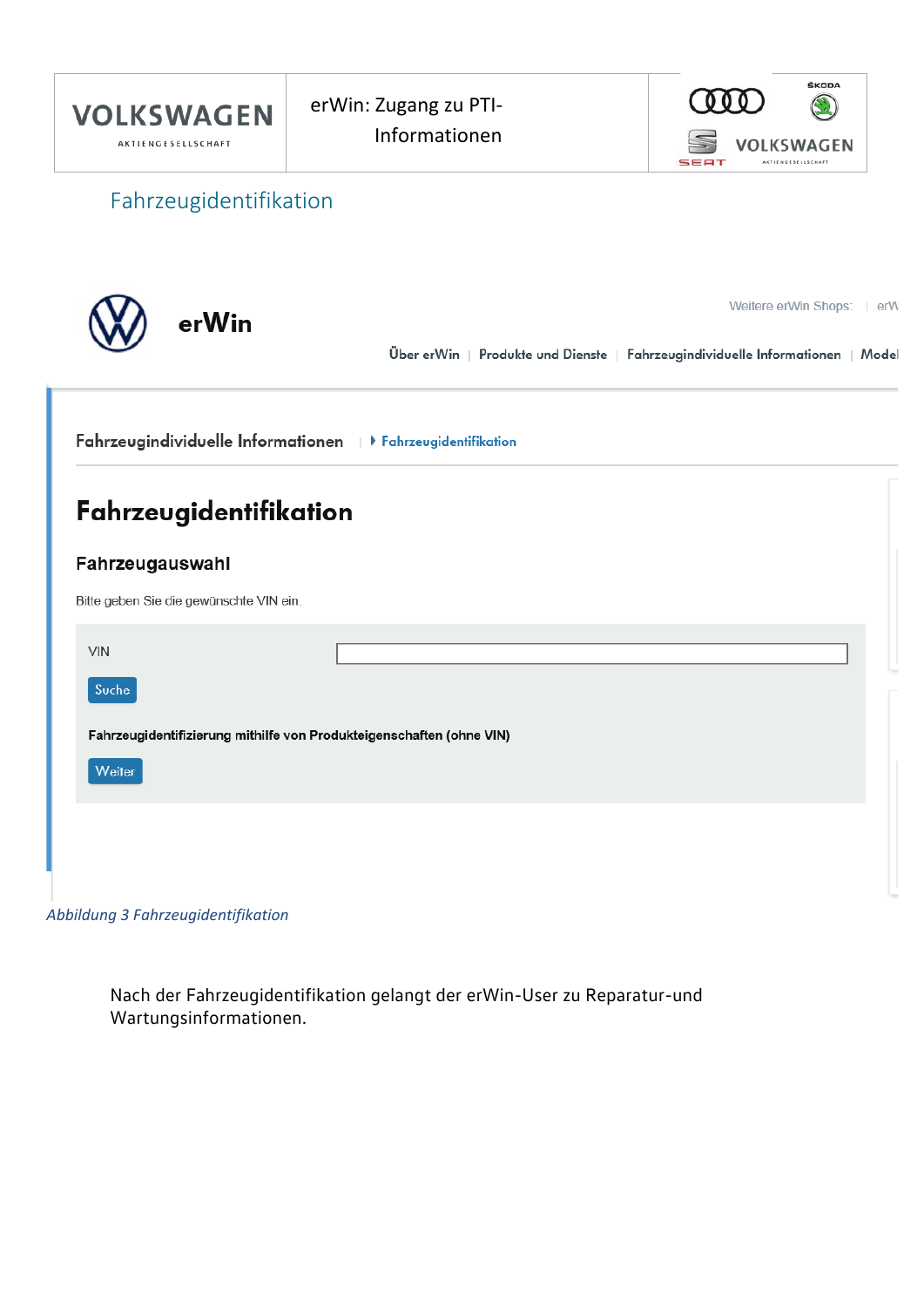

### Zugang zu weiteren Reparatur- und Wartungsinformationen



*Abbildung 4 Absprung nach der Flatratebuchung zur Reparatur- und Wartungsinformationen*

Beim Klick auf die Schaltfläche "Reparatur- und Wartungsinformationen starten" wird der erWin-User auf die Werkstattinformationen weitergeleitet.